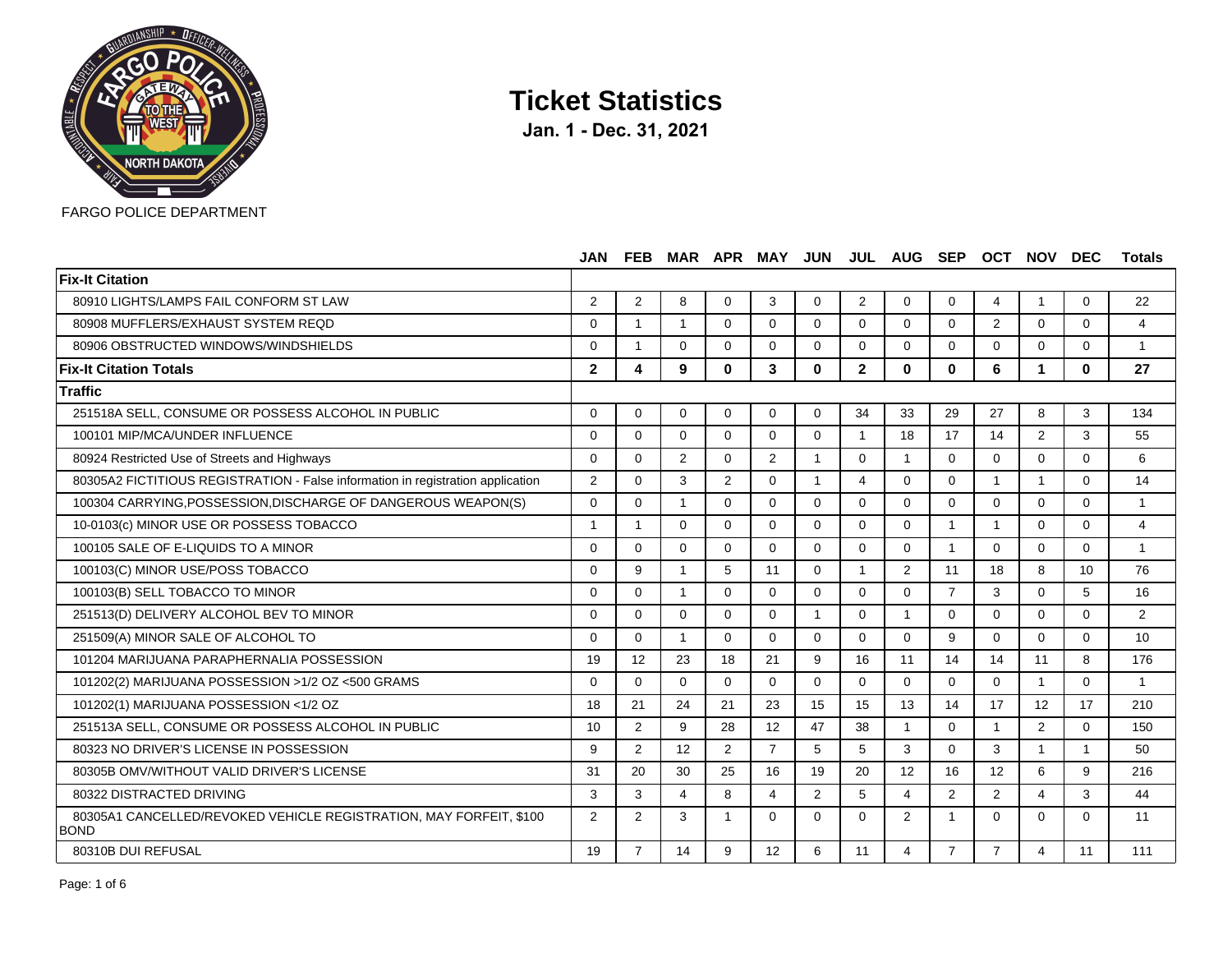

|                                                                                                                                               | <b>JAN</b>     | <b>FEB</b>   |                | <b>MAR APR</b> | <b>MAY JUN</b> |                |                | <b>JUL AUG</b> | SEP            | <b>OCT</b>     | <b>NOV</b>              | <b>DEC</b>     | <b>Totals</b>  |
|-----------------------------------------------------------------------------------------------------------------------------------------------|----------------|--------------|----------------|----------------|----------------|----------------|----------------|----------------|----------------|----------------|-------------------------|----------------|----------------|
| 80321 TEXTING WHILE DRIVING PROHIBITED                                                                                                        |                | 2            | 3              | 17             | 2              | 4              | 4              |                | 15             | $\overline{1}$ | $\overline{1}$          | $\Omega$       | 51             |
| 120216 KILLING SQUIRRELS                                                                                                                      | $\Omega$       | $\Omega$     | 0              | $\Omega$       | $\Omega$       | $\Omega$       | $\Omega$       | $\Omega$       | $\overline{1}$ | $\Omega$       | $\Omega$                | $\Omega$       | $\mathbf{1}$   |
| 80703A FAIL TO YIELD RIGHT OF WAY TO PEDESTRIAN - UNREGULATED<br>INTERSECTION                                                                 | $\Omega$       | $\Omega$     | $\Omega$       | $\Omega$       | $\Omega$       | $\Omega$       | $\Omega$       | $\Omega$       | $\Omega$       | $\overline{1}$ | $\Omega$                | $\Omega$       | $\mathbf{1}$   |
| 120113 ANIMALS SHELTER REQUIRED                                                                                                               | $\Omega$       | $\Omega$     | $\Omega$       | $\Omega$       | $\Omega$       | $\Omega$       | $\overline{1}$ | $\Omega$       | $\Omega$       | $\Omega$       | $\Omega$                | $\Omega$       | $\overline{1}$ |
| 100325 CRIMINAL TRESPASS (MB)                                                                                                                 | $\overline{1}$ | $\Omega$     | $\Omega$       | $\Omega$       | $\Omega$       | $\Omega$       | 8              | 24             | 14             | 14             | $\overline{\mathbf{4}}$ | 13             | 78             |
| 100102 MINOR IN LIQUOR ESTABLISHMENT                                                                                                          | -1             | $\Omega$     | $\mathbf{1}$   | $\Omega$       | $\Omega$       | $\overline{1}$ | $\overline{1}$ | $\Omega$       | $\Omega$       | $\mathbf{0}$   | $\Omega$                | $\Omega$       | $\overline{4}$ |
| 100101 MIP/MCA/UNDER INFLUENCE                                                                                                                | 4              | 11           | 6              | $\overline{2}$ | 6              | 4              | 2              | $\Omega$       | $\Omega$       | $\Omega$       | $\Omega$                | $\Omega$       | 35             |
| 80311 OPEN CONTAINER IN MV                                                                                                                    | 5              | 3            | 6              | 4              | $\overline{1}$ | 5              | 5              | 2              | 3              | $\overline{4}$ | 5                       | $\overline{7}$ | 50             |
| 80310A DRIVING UNDER THE INFLUENCE                                                                                                            | 52             | 38           | 44             | 39             | 30             | 21             | 26             | 24             | 25             | 23             | 19                      | 27             | 368            |
| 100202 INDECENT DISORDERLY ACT                                                                                                                | 1              | $\Omega$     | $\overline{2}$ | $\mathbf{1}$   | $\overline{2}$ | 3              | $\Omega$       | $\Omega$       | $\Omega$       | $\Omega$       | $\Omega$                | $\Omega$       | 9              |
| 100326 URINATING IN PUBLIC                                                                                                                    | 2              | $\Omega$     | $\overline{2}$ | $\overline{7}$ | 4              | $\Omega$       | -1             | 3              | 3              | 2              | 2                       | $\mathfrak{p}$ | 28             |
| 100601 SHOPLIFTING <\$500                                                                                                                     | $\Omega$       | $\Omega$     | $\Omega$       | $\Omega$       | $\Omega$       | $\Omega$       | $\Omega$       | $\Omega$       | $\Omega$       | $\Omega$       | $\overline{1}$          | $\Omega$       | $\mathbf{1}$   |
| 251513C MINOR MISREPRESENTING AGE                                                                                                             | $\Omega$       | $\Omega$     | $\Omega$       | $\Omega$       | $\Omega$       | $\Omega$       | $\Omega$       | $\Omega$       | $\Omega$       | $\overline{1}$ | $\Omega$                | $\Omega$       | $\mathbf{1}$   |
| 110814 LITTERING                                                                                                                              | $\overline{1}$ | $\Omega$     | $\Omega$       | $\Omega$       | $\Omega$       | $\Omega$       | 2              | $\Omega$       | $\Omega$       | $\Omega$       | $\Omega$                | 2              | 5              |
| 100303 OBSTRUCTING PUBLIC OFFICER                                                                                                             | $\Omega$       | $\Omega$     | $\Omega$       | 1              | $\Omega$       | $\Omega$       | $\Omega$       | $\Omega$       | -1             | $\overline{1}$ | $\Omega$                | $\Omega$       | 3              |
| 110202 LOUD NOISE ORDINANCE                                                                                                                   | $\mathbf{1}$   | $\Omega$     | $\mathbf{1}$   | $\mathbf{1}$   | $\overline{1}$ | $\Omega$       | $\Omega$       | $\Omega$       | $\Omega$       | 2              | $\overline{1}$          | $\Omega$       | $\overline{7}$ |
| 100316 FIREWORKS SELL/USE IN CITY                                                                                                             | $\Omega$       | $\Omega$     | $\Omega$       | $\Omega$       | $\Omega$       | $\Omega$       | $\overline{1}$ | $\Omega$       | $\Omega$       | $\Omega$       | $\Omega$                | $\Omega$       | $\mathbf{1}$   |
| 100311B PANHANDLING AGGRESSIVE                                                                                                                | $\Omega$       | $\Omega$     | $\Omega$       | $\Omega$       | $\Omega$       | $\Omega$       | $\Omega$       | $\Omega$       | $\Omega$       | $\Omega$       | $\Omega$                | $\overline{1}$ | $\mathbf{1}$   |
| 100311C PANHANDLING                                                                                                                           | $\Omega$       | $\Omega$     | 3              | 4              | -1             | 2              | 3              | $\overline{1}$ | $\Omega$       | 3              | $\overline{1}$          | $\Omega$       | 18             |
| 100401 POSS WEAPON OTHER                                                                                                                      | $\Omega$       | $\Omega$     | 0              | 1              | $\Omega$       | -1             | $\Omega$       | $\Omega$       | $\Omega$       | $\Omega$       | $\Omega$                | $\Omega$       | $\overline{2}$ |
| 100501 DISPLAY OR POSSESS FALSE ID                                                                                                            | 2              | $\Omega$     | 1              | $\mathbf{1}$   | $\Omega$       | $\Omega$       | $\Omega$       | $\Omega$       | $\Omega$       | 3              | 2                       | $\Omega$       | 9              |
| 81219 REG OWNR PERMIT VEH TO VIOLATE                                                                                                          | $\Omega$       | $\Omega$     | $\Omega$       | $\Omega$       | $\Omega$       | $\Omega$       | $\Omega$       | $\overline{1}$ | $\Omega$       | $\mathbf{0}$   | $\Omega$                | $\Omega$       | $\mathbf{1}$   |
| 80701 PED SUBJECT TO TRAFFIC CONTROL SIG                                                                                                      | $\Omega$       | $\Omega$     | $\Omega$       | $\Omega$       | $\Omega$       | $\Omega$       | $\overline{1}$ | $\Omega$       | $\Omega$       | $\Omega$       | $\Omega$                | $\Omega$       | $\mathbf{1}$   |
| 80405C RIGHT TURN ON RED PROHIBITED                                                                                                           | $\overline{1}$ | $\mathbf{1}$ | $\Omega$       | $\Omega$       | $\Omega$       | $\Omega$       | $\overline{1}$ | $\Omega$       | $\Omega$       | $\overline{1}$ | $\Omega$                | $\Omega$       | $\overline{4}$ |
| 80502H SPEEDING - CONSTRUCTION ZONE WITH WORKERS PRESENT 1-10MPH<br>\$160 PLUS \$4 FOR EVERY MPH OVER 10 - MUST BE POSTED - Minimum fee \$160 | $\Omega$       | $\Omega$     | 0              | $\Omega$       | 1              |                | 3              | 3              | $\overline{4}$ | 3              | $\Omega$                | $\Omega$       | 15             |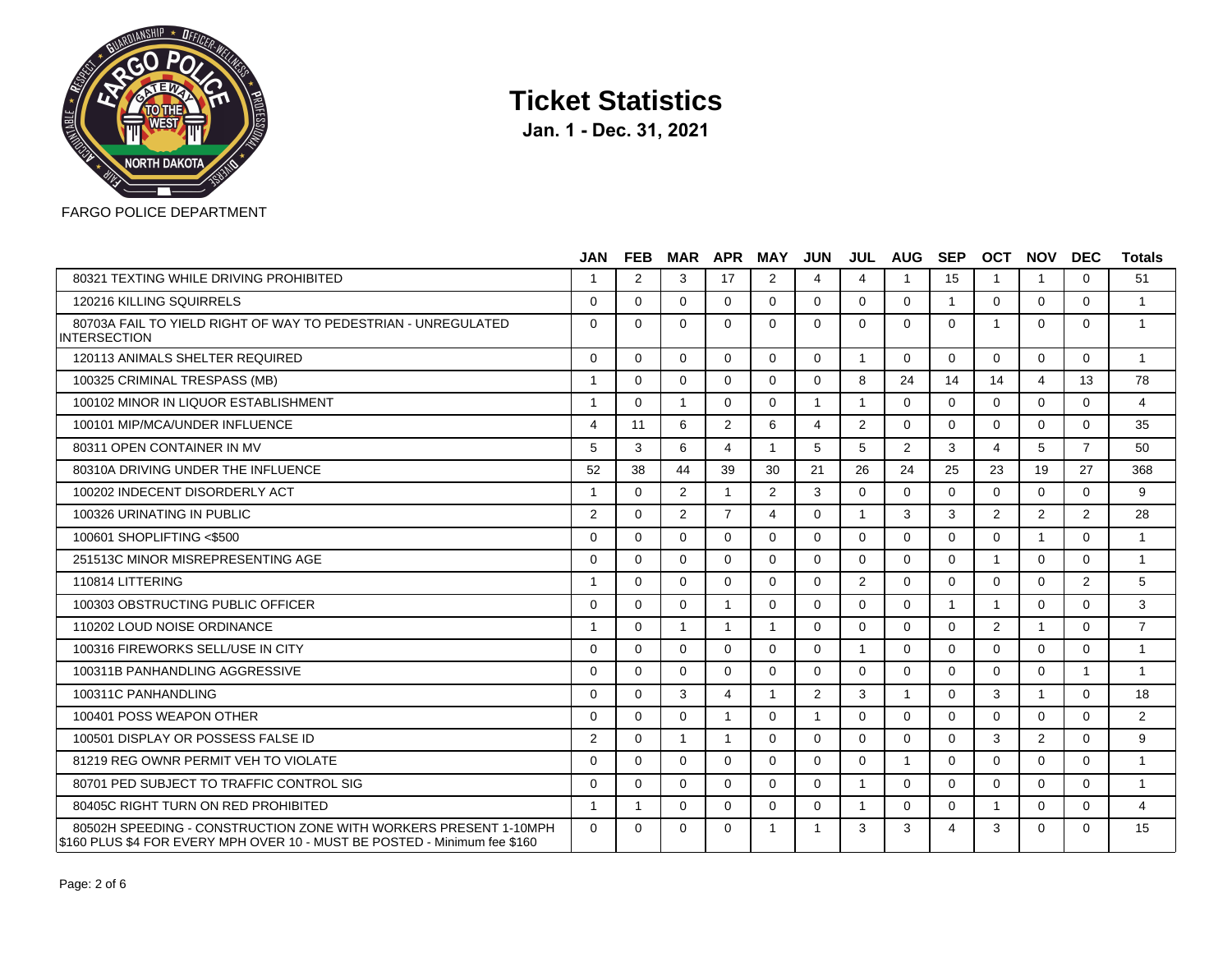

|                                            | <b>JAN</b>     | <b>FEB</b>           |                | <b>MAR APR</b> | <b>MAY</b>     | <b>JUN</b>     |              | <b>JUL AUG</b> | <b>SEP</b>     | OCT          | <b>NOV</b>     | <b>DEC</b>     | <b>Totals</b>  |
|--------------------------------------------|----------------|----------------------|----------------|----------------|----------------|----------------|--------------|----------------|----------------|--------------|----------------|----------------|----------------|
| 80708 PEDESTRIAN DISOBEY RR SIGNAL         | $\Omega$       | $\Omega$             | $\Omega$       | $\Omega$       | $\Omega$       | $\Omega$       | -1           | $\Omega$       | $\Omega$       | $\Omega$     | $\Omega$       | $\Omega$       | $\mathbf{1}$   |
| 81218A IMPROPER STOP/PARK ON STREET        | 2              | $\Omega$             | $\Omega$       | $\Omega$       | 1              | $\Omega$       | $\Omega$     | $\Omega$       | $\Omega$       | $\Omega$     | $\Omega$       | $\Omega$       | 3              |
| 80309 DUS/DUR                              | 132            | 96                   | 139            | 140            | 104            | 83             | 71           | 72             | 70             | 60           | 50             | 31             | 1048           |
| PARK 13.1 CONSUME ALCOHOL IN PARK          | $\Omega$       | $\Omega$             | $\Omega$       | $\Omega$       | $\Omega$       | $\mathbf{1}$   | $\Omega$     | $\Omega$       | $\Omega$       | $\Omega$     | $\Omega$       | $\Omega$       | $\overline{1}$ |
| PARK 9.2 VIOLATION OF PARK HOURS           | $\Omega$       | $\mathbf{2}^{\circ}$ | -1             | $\Omega$       | $\Omega$       | $\Omega$       | $\Omega$     | $\overline{2}$ | 1              | $\Omega$     | $\mathbf 1$    | $\Omega$       | $\overline{7}$ |
| PARK 8.1 LITTERING                         | $\Omega$       | $\overline{1}$       | $\Omega$       | $\Omega$       | $\Omega$       | $\Omega$       | $\Omega$     | $\Omega$       | $\Omega$       | $\Omega$     | $\Omega$       | $\Omega$       | $\mathbf{1}$   |
| 80317B3 RACING                             | $\Omega$       | $\Omega$             | $\overline{2}$ | $\overline{2}$ | $\Omega$       | 2              | $\Omega$     | $\Omega$       | $\Omega$       | $\Omega$     | $\Omega$       | $\Omega$       | 6              |
| 80117 TAMPERING W/MOTOR VEHICLE            | $\Omega$       | $\Omega$             | $\Omega$       | $\Omega$       | $\Omega$       | $\Omega$       | $\Omega$     | $\overline{2}$ | $\Omega$       | $\Omega$     | $\mathbf{1}$   | $\Omega$       | 3              |
| 81204 FAIL TO OBEY STOP SIGN               | 19             | 24                   | 30             | 30             | 20             | $\overline{7}$ | 16           | 6              | 14             | 17           | 15             | 22             | 220            |
| 80809 FALSE INFORMATION/ACCIDENT           | $\Omega$       | $\Omega$             | $\Omega$       | $\Omega$       | $\Omega$       | $\Omega$       | 2            | $\Omega$       | $\Omega$       | $\Omega$     | $\Omega$       | $\Omega$       | 2              |
| 80923 TRUCK EXCEED 5 TON PROHIBITED        | 2              | $\Omega$             | 1              | $\Omega$       | $\Omega$       | $\Omega$       | $\Omega$     | $\Omega$       | $\Omega$       | $\Omega$     | $\Omega$       | $\Omega$       | 3              |
| 81419 BIKE EQUIPMENT REGULATIONS           | $\Omega$       | $\Omega$             | $\Omega$       | $\Omega$       | $\Omega$       | $\Omega$       | $\Omega$     | $\Omega$       | $\Omega$       | $\Omega$     | $\Omega$       | $\mathbf{1}$   | $\mathbf{1}$   |
| 81418 RIDE BIKE ON SIDEWALK RESTRICTIONS   | $\Omega$       | $\Omega$             | $\Omega$       | $\mathbf{1}$   | $\overline{2}$ | $\Omega$       | $\Omega$     | $\mathbf{1}$   | $\Omega$       | $\Omega$     | $\overline{1}$ | $\Omega$       | 5              |
| 81411 DISOBEY TRAFFIC DEVICE ON BIKE       | $\Omega$       | $\Omega$             | $\Omega$       | $\mathbf{1}$   | $\Omega$       | 1              | 2            | $\overline{2}$ | $\Omega$       | $\Omega$     | $\mathbf 0$    | $\Omega$       | 6              |
| 81321 OMV W/OUT REQ SAFETY BELTS           | 3              | $\overline{1}$       | 4              | $\overline{a}$ | $\overline{2}$ | $\mathbf{1}$   | 26           | 10             | $\overline{2}$ | $\mathbf{1}$ | 6              | 13             | 73             |
| 81318 LITTERING                            | $\Omega$       | $\Omega$             | $\Omega$       | $\Omega$       | $\Omega$       | $\overline{1}$ | $\Omega$     | $\Omega$       | $\mathbf{1}$   | $\Omega$     | $\Omega$       | $\Omega$       | 2              |
| 81311 IMPROPER START OF PARKED VEH         | $\Omega$       | $\Omega$             | -1             | $\Omega$       | $\Omega$       | $\Omega$       | $\Omega$     | $\Omega$       | $\Omega$       | $\Omega$     | $\Omega$       | $\Omega$       | $\mathbf{1}$   |
| 81306 IMPROPER BACKING                     | $\mathbf{1}$   | $\overline{1}$       | $\mathbf{1}$   | $\mathbf{1}$   | $\mathbf{1}$   | 3              | $\mathbf{1}$ | $\Omega$       | $\mathbf{1}$   | $\Omega$     | $\Omega$       | $\mathbf{1}$   | 11             |
| 81301D DRIVING THROUGH OR AROUND BARRICADE | $\Omega$       | $\Omega$             | $\Omega$       | $\Omega$       | $\Omega$       | $\Omega$       | $\Omega$     | $\Omega$       | 8              | $\Omega$     | $\Omega$       | $\Omega$       | 8              |
| 81301A FOLLOWING FIRE APPARATUS            | $\Omega$       | $\Omega$             | $\Omega$       | $\Omega$       | $\Omega$       | $\Omega$       | $\Omega$     | $\mathbf{1}$   | $\Omega$       | $\Omega$     | $\Omega$       | $\Omega$       | $\mathbf{1}$   |
| 81218G UNLAWEL PASS SCH BUS ONCOMING LN    | $\overline{1}$ | $\mathbf{2}^{\circ}$ | $\Omega$       | 8              | 5              | 1              | $\Omega$     | $\overline{2}$ | 11             | 9            | 2              | 2              | 43             |
| 81218F UNLAWFUL PASSING OF SCHOOL BUS      | $\Omega$       | $\Omega$             | $\mathbf{1}$   | 3              | $\overline{2}$ | 2              | $\Omega$     | $\Omega$       | $\overline{1}$ | $\Omega$     | $\mathbf{1}$   | $\mathbf{1}$   | 11             |
| 81217 IMPROPER LANE USAGE                  | $\overline{7}$ | 10                   | 8              | 5              | 9              | $\overline{7}$ | 11           | $\overline{7}$ | 6              | 6            | 6              | 6              | 88             |
| 81216 PASSING IN NO PASSING ZONE           | $\Omega$       | $\Omega$             | $\Omega$       | $\Omega$       | $\Omega$       | $\Omega$       | $\mathbf{1}$ | $\Omega$       | $\Omega$       | $\Omega$     | $\mathbf{1}$   | $\Omega$       | 2              |
| 81214 IMPROPER PASSING ON LEFT             | $\overline{1}$ | $\Omega$             | $\mathbf{1}$   | $\overline{2}$ | $\Omega$       | $\Omega$       | $\Omega$     | $\Omega$       | $\Omega$       | $\Omega$     | $\Omega$       | $\mathbf{1}$   | 5              |
| 81211 FAIL TO DIM HEADLIGHTS               | $\Omega$       | $\Omega$             | $\mathbf{1}$   | $\mathbf{1}$   | $\Omega$       | $\Omega$       | $\Omega$     | $\Omega$       | $\Omega$       | $\Omega$     | $\mathbf 0$    | $\overline{2}$ | 4              |
| 81209 DRIVE ON WRONG SIDE OF ROADWAY       | $\Omega$       | $\Omega$             | $\Omega$       | $\mathbf{1}$   | $\overline{2}$ | $\Omega$       | $\mathbf{1}$ | $\Omega$       | $\mathbf{1}$   | $\Omega$     | $\Omega$       | $\Omega$       | 5              |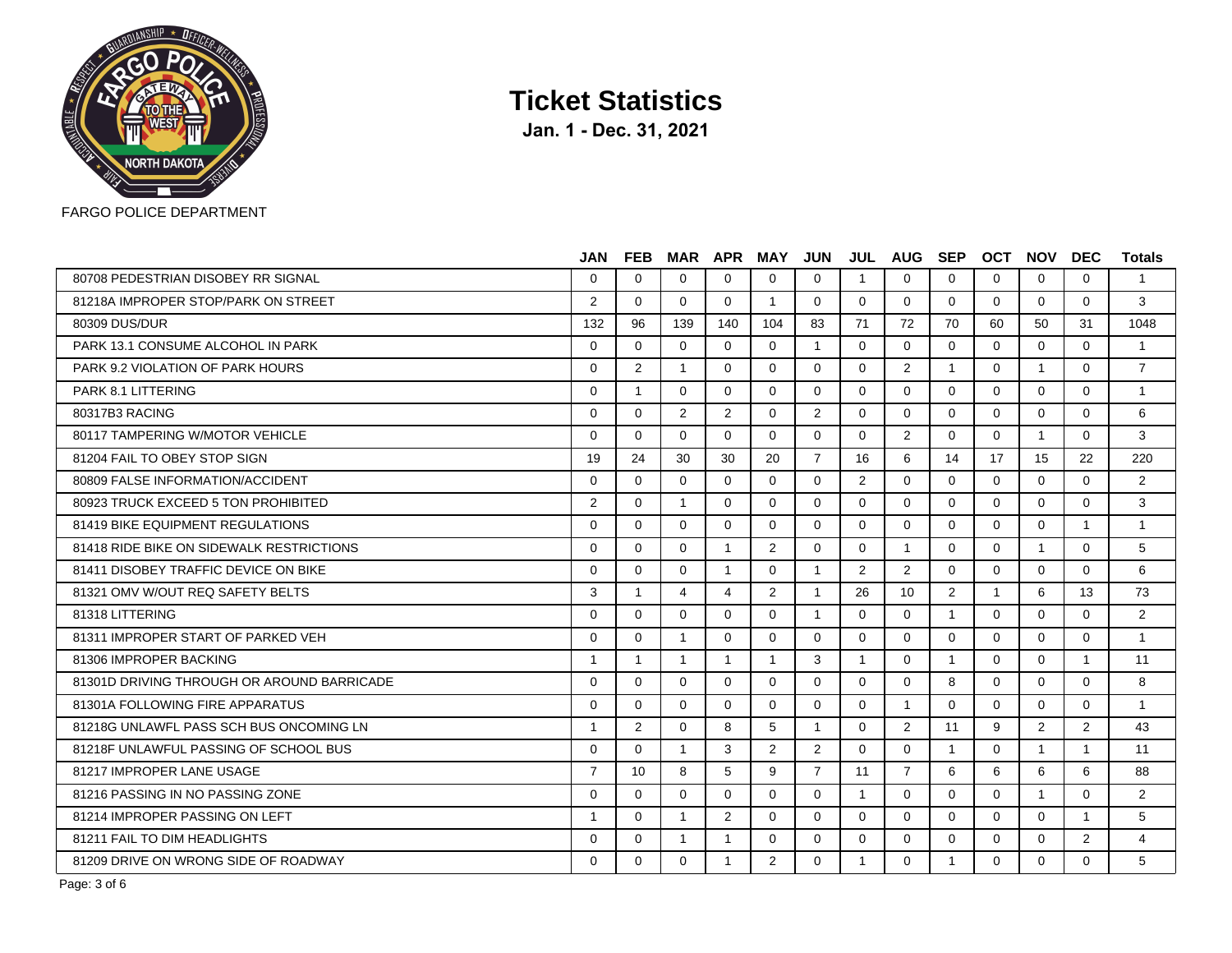

**Jan. 1 - Dec. 31, 2021**

|                                           | <b>JAN</b>     | <b>FEB</b>   |                | <b>MAR APR</b> | MAY            | <b>JUN</b>              |                | JUL AUG SEP    |                         | <b>OCT</b>     | <b>NOV</b>     | <b>DEC</b>     | <b>Totals</b>  |
|-------------------------------------------|----------------|--------------|----------------|----------------|----------------|-------------------------|----------------|----------------|-------------------------|----------------|----------------|----------------|----------------|
| 81206 DRIVE WRONG SIDE OF DIVIDED ST      | $\Omega$       | 3            | $\Omega$       | 0              | 0              | $\overline{1}$          | $\Omega$       | $\Omega$       | -1                      | $\Omega$       | $\Omega$       | $\Omega$       | 5              |
| 81205 FAIL TO OBEY YIELD SIGN             | $\Omega$       | $\mathbf{1}$ | $\mathbf{1}$   | 2              | $\Omega$       | $\overline{1}$          | $\Omega$       | $\Omega$       | 2                       | $\mathbf{1}$   | $\overline{1}$ | $\overline{1}$ | 10             |
| 81203 YLD R/W EMERG/ENTER DRIVEWAY        | 1              | 4            | 3              | $\Omega$       | $\overline{2}$ | 3                       | 3              | 2              | $\overline{1}$          | 2              | $\overline{1}$ | 2              | 24             |
| 81202 YIELD R/W AT INTERSECTION           | 4              | 9            | 9              | 9              | $\overline{7}$ | 9                       | 2              | 8              | 10                      | 6              | 5              | 8              | 86             |
| 81201 FOLLOWING TOO CLOSE                 | 5              | 6            | $\overline{7}$ | 5              | 13             | 17                      | 9              | 11             | 13                      | 12             | 8              | 10             | 116            |
| 81013 IMP PARKING/OBSTRUCT TRAFFIC        | $\Omega$       | $\mathbf{1}$ | $\Omega$       | $\Omega$       | $\Omega$       | $\Omega$                | $\Omega$       | $\Omega$       | $\Omega$                | $\Omega$       | $\Omega$       | $\Omega$       | $\mathbf{1}$   |
| 80931 CHILD RESTRAINT DEVICE REOD         | $\mathbf{1}$   | $\mathbf{1}$ | $\mathbf{1}$   | 2              | 5              | 3                       | 3              | $\Omega$       | $\overline{\mathbf{1}}$ | $\Omega$       | $\overline{1}$ | 2              | 20             |
| 80929 OMV IN UNSAFE CONDITION             | $\Omega$       | $\Omega$     | 0              | 1              | $\Omega$       | $\Omega$                | -1             | $\Omega$       | $\Omega$                | $\Omega$       | 2              | $\Omega$       | $\overline{4}$ |
| 80922 PERMIT REQ EXCESSIVE SIZE/ WEIGHT   | $\overline{1}$ | $\Omega$     | $\mathbf{1}$   | $\mathbf{1}$   | $\Omega$       | 2                       | $\Omega$       | $\Omega$       | $\overline{1}$          | $\Omega$       | $\overline{1}$ | $\Omega$       | $\overline{7}$ |
| 80921 MOVE OBJECT/DAMAGE TO PAVEMENT      | $\Omega$       | $\Omega$     | $\Omega$       | $\mathbf{1}$   | $\Omega$       | $\overline{\mathbf{1}}$ | $\Omega$       | $\overline{1}$ | $\Omega$                | $\Omega$       | $\Omega$       | $\Omega$       | 3              |
| 80920 SIZE/WGT/LOAD RESTRICTIONS          | $\Omega$       | $\Omega$     | $\mathbf 1$    | 3              | $\Omega$       | 3                       | $\Omega$       | 2              | $\Omega$                | $\overline{1}$ | 2              | $\Omega$       | 12             |
| 80919C ALLOW BODY/PROTRUDE FROM VEH       | $\Omega$       | $\mathbf{1}$ | $\Omega$       | $\Omega$       | $\overline{1}$ | $\overline{1}$          | $\Omega$       | $\Omega$       | $\Omega$                | $\Omega$       | $\Omega$       | $\Omega$       | 3              |
| 80919B OMV W/MORE PSNGR THAN CAPACITY     | $\Omega$       | $\Omega$     | $\Omega$       | $\Omega$       | $\overline{1}$ | $\Omega$                | $\Omega$       | $\Omega$       | $\Omega$                | $\Omega$       | $\Omega$       | $\Omega$       | $\mathbf{1}$   |
| 80911 LIGHTED LAMPS REQUIRED              | 15             | 3            | 4              | $\overline{2}$ | 2              | 3                       | 4              | $\Omega$       | $\Omega$                | $\overline{7}$ | $\overline{1}$ | $\overline{1}$ | 42             |
| 80910 LIGHTS/LAMPS FAIL CONFORM ST LAW    | 3              | 2            | 18             | 3              | 3              | $\Omega$                | 4              | $\overline{1}$ | 2                       | 2              | $\Omega$       | $\overline{1}$ | 39             |
| 80909 LEAKING OR LOOSE LOADS              | $\mathbf{1}$   | $\Omega$     | $\mathbf{1}$   | 3              | 3              | 4                       | 3              | $\Omega$       | $\overline{1}$          | $\overline{1}$ | 3              | 3              | 23             |
| 80908 MUFFLERS/EXHAUST SYSTEM REOD        | $\Omega$       | $\mathbf{1}$ | 5              | $\Omega$       | $\Omega$       | $\overline{2}$          | $\Omega$       | $\Omega$       | $\Omega$                | $\overline{2}$ | $\Omega$       | $\Omega$       | 10             |
| 80906 OBSTRUCTED WINDOWS/WINDSHIELDS      | $\mathbf{1}$   | 3            | 5              | $\Omega$       | $\Omega$       | $\Omega$                | $\overline{1}$ | $\Omega$       | $\Omega$                | $\Omega$       | $\mathbf{0}$   | $\mathbf{0}$   | 10             |
| 80905 MIRRORS REQUIRED                    | $\Omega$       | $\Omega$     | $\overline{1}$ | $\Omega$       | $\Omega$       | $\Omega$                | $\Omega$       | $\Omega$       | $\Omega$                | $\Omega$       | $\Omega$       | $\Omega$       | $\mathbf{1}$   |
| 80901 FAIL TO FLAG/LIGHT REQ REAR OF LOAD | 2              | $\Omega$     | $\Omega$       | $\Omega$       | $\Omega$       | $\overline{1}$          | $\Omega$       | $\Omega$       | $\overline{1}$          | $\Omega$       | $\Omega$       | $\overline{1}$ | 5              |
| 80805 DUTY UPON STRIKING FIXTUR/PROP      | 2              | $\mathbf{1}$ | $\mathbf{3}$   | $\Omega$       | $\Omega$       | 4                       | 5              | 2              | $\overline{\mathbf{1}}$ | $\Omega$       | 4              | $\Omega$       | 22             |
| 80803 FAIL TO STOP/REMAIN AT ACC SCENE    | $\mathbf{1}$   | 6            | 2              | $\mathbf{1}$   | $\overline{2}$ | 2                       | $\Omega$       | 3              | 2                       | $\overline{1}$ | 4              | $\overline{1}$ | 25             |
| 80802 FAIL TO MAKE WRITTEN REP/ACC        | $\Omega$       | $\Omega$     | $\Omega$       | $\Omega$       | $\Omega$       | $\Omega$                | $\Omega$       | $\Omega$       | $\Omega$                | $\Omega$       | 2              | $\Omega$       | 2              |
| 80801 FAIL TO GIVE IMMED NOTICE/ACC       | $\Omega$       | $\mathbf{1}$ | $\Omega$       | $\Omega$       | $\Omega$       | $\overline{1}$          | $\Omega$       | 3              | $\overline{\mathbf{1}}$ | $\Omega$       | $\overline{1}$ | $\overline{1}$ | 8              |
| 80712 PEDESTRIAN OBSTRUCTING TRAFFIC      | $\Omega$       | $\Omega$     | $\Omega$       | $\Omega$       | $\Omega$       | $\overline{1}$          | $\Omega$       | $\Omega$       | $\Omega$                | $\Omega$       | $\Omega$       | $\Omega$       | $\overline{1}$ |
| 80707 PEDESTRIAN CROSSING PROHIBITED      | $\Omega$       | $\Omega$     | $\Omega$       | $\mathbf{1}$   | $\Omega$       | $\Omega$                | $\Omega$       | $\Omega$       | $\Omega$                | $\Omega$       | $\Omega$       | $\Omega$       | $\overline{1}$ |
| 80702 FAIL TO YIELD R/W PEDESTRIAN        | $\Omega$       | 2            | $\Omega$       | $\mathbf{1}$   | $\mathbf{1}$   | $\overline{1}$          | $\overline{1}$ | $\overline{1}$ | $\Omega$                | $\Omega$       | $\Omega$       | $\Omega$       | $\overline{7}$ |

Page: 4 of 6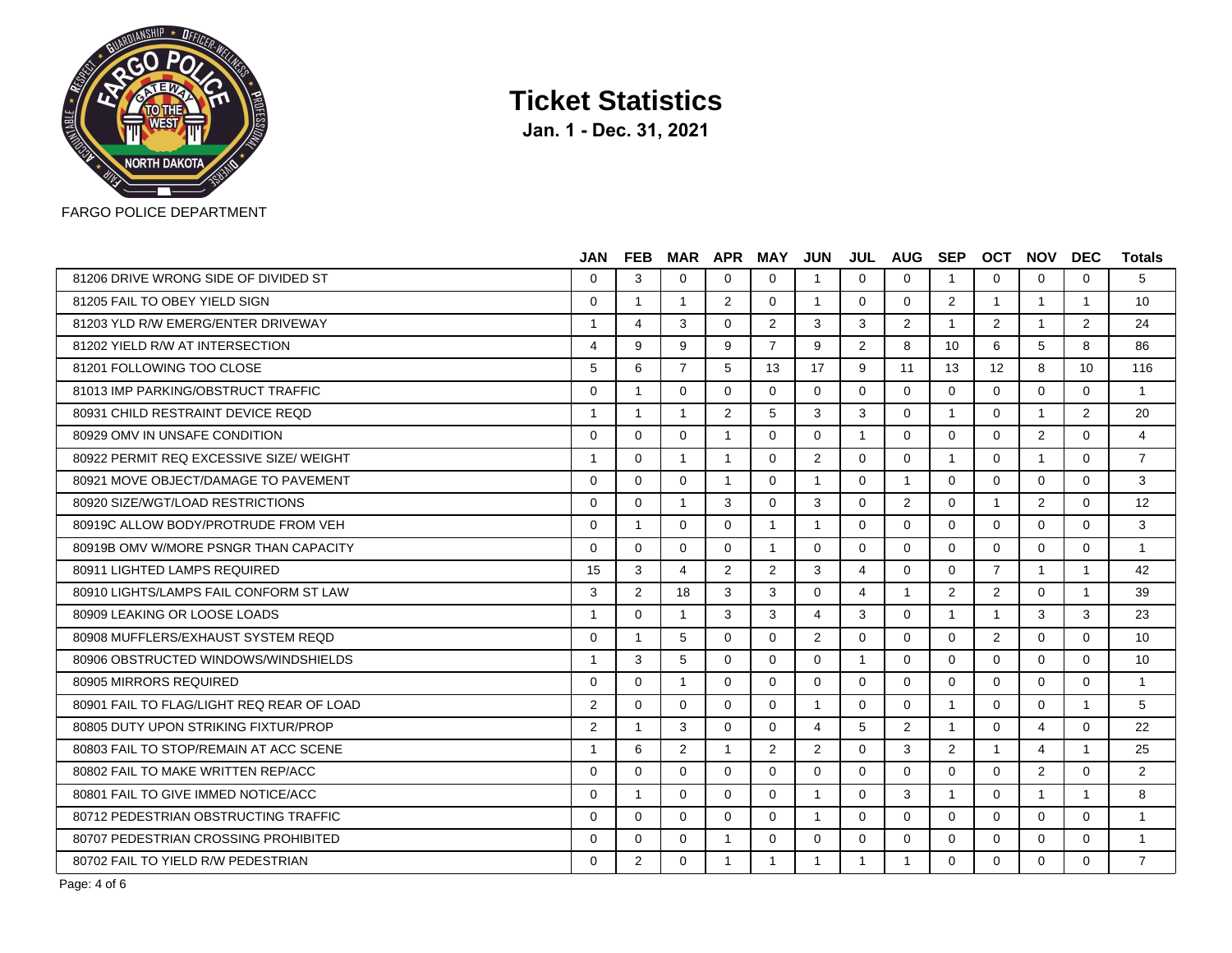

|                                            | <b>JAN</b>     | FEB            |                | <b>MAR APR</b> | MAY            | JUN            |                | <b>JUL AUG SEP</b> |                | OCT            | <b>NOV</b>              | <b>DEC</b>              | <b>Totals</b>  |
|--------------------------------------------|----------------|----------------|----------------|----------------|----------------|----------------|----------------|--------------------|----------------|----------------|-------------------------|-------------------------|----------------|
| 80609 FAIL TO TURN AS DIRECTED             | -1             | $\Omega$       | 1              | $\Omega$       | $\Omega$       | $\Omega$       | $\Omega$       | $\Omega$           | $\Omega$       | $\Omega$       | $\Omega$                | $\Omega$                | $\overline{2}$ |
| 80608B FAIL TO YLD R/W TO PED EMERGE/ENTER | $\Omega$       | $\Omega$       | $\mathbf{1}$   | $\Omega$       | $\mathbf{1}$   | $\Omega$       | $\Omega$       | $\Omega$           | $\Omega$       | $\overline{1}$ | $\Omega$                | $\Omega$                | 3              |
| 80608A FAIL TO YLD R/W EMERGE/ENTER ALLEY  | 2              | $\mathbf{1}$   | $\mathbf{1}$   | $\overline{2}$ | $\mathbf{1}$   | 3              | $\overline{2}$ | 3                  | 0              | $\Omega$       | $\overline{\mathbf{1}}$ | $\overline{\mathbf{1}}$ | 17             |
| 80606 UNLAWFUL U-TURN                      | 8              | $\overline{7}$ | 9              | $\overline{2}$ | 5              | 5              | 5              | $\overline{1}$     | 3              | $\overline{1}$ | $\overline{4}$          | 3                       | 53             |
| 80605 DISOBEY NO TURN SIGN                 | $\Omega$       | $\mathbf{1}$   | $\Omega$       | $\Omega$       | $\Omega$       | $\Omega$       | $\mathbf{1}$   | $\Omega$           | $\Omega$       | $\Omega$       | $\Omega$                | $\Omega$                | 2              |
| 80603 FAIL YLD R/W LEFT TURN/INTERSECTION  | 13             | 9              | 4              | 3              | 9              | 10             | $\overline{7}$ | 10                 | 8              | 12             | 6                       | 22                      | 113            |
| 80602B FAIL TO SIGNAL TURN                 | $\mathbf 1$    | $\Omega$       | $\overline{2}$ | $\mathbf{1}$   | 1              | $\Omega$       | $\mathbf{1}$   | $\Omega$           | $\overline{2}$ | $\Omega$       | $\Omega$                | $\Omega$                | 8              |
| 80602A IMPROPER START/TURN/STOP            | $\Omega$       | $\mathbf{1}$   | $\Omega$       | $\mathbf{1}$   | 1              | $\Omega$       | $\Omega$       | $\Omega$           | $\overline{2}$ | $\Omega$       | $\overline{1}$          | $\overline{1}$          | $\overline{7}$ |
| 80601C IMPROPER LEFT TURN ON 1 WAY         | 2              | 3              | 4              | 3              | 3              | $\mathbf{1}$   | $\Omega$       | 4                  | 4              | $\overline{2}$ | $\overline{1}$          | 2                       | 29             |
| 80601B IMPROPER LEFT TURN ON 2 WAY         | $\Omega$       | 3              | 6              | $\mathbf{1}$   | 4              | 2              | $\Omega$       | 3                  | $\mathbf{1}$   | $\Omega$       | 2                       | $\overline{\mathbf{1}}$ | 23             |
| 80601A IMPROPER RIGHT TURN                 | 2              | $\overline{2}$ | 8              | $\mathbf{1}$   | $\overline{2}$ | $\overline{2}$ | 1              | 3                  | 4              | -1             | $\Omega$                | 4                       | 30             |
| 80506 DRIVER IMPEDING TRAFFIC              | $\Omega$       | $\Omega$       | $\Omega$       | $\Omega$       | $\Omega$       | $\Omega$       | $\Omega$       | $\Omega$           | $\Omega$       | $\Omega$       | $\overline{1}$          | $\Omega$                | $\overline{1}$ |
| 80502B SPEED SCHOOL ZONE W/CHILD PRESENT   | $\overline{1}$ | $\overline{1}$ | 2              | $\mathbf{1}$   | 3              | $\Omega$       | $\Omega$       | $\Omega$           | $\overline{1}$ | $\overline{1}$ | $\Omega$                | $\Omega$                | 10             |
| 80501 SPEED CARE REQUIRED                  | 3              | 3              | 9              | 6              | 1              | 6              | 4              | 3                  | $\overline{2}$ | 5              | 2                       | 5                       | 49             |
| 80405C YIELD R/W TURN RT ON RED            | $\Omega$       | $\Omega$       | $\Omega$       | $\Omega$       | $\Omega$       | $\Omega$       | $\overline{0}$ | $\Omega$           | $\overline{2}$ | $\Omega$       | $\Omega$                | $\Omega$                | 2              |
| 80405 DISOBEY TRAFFIC CONTROL SIGNAL       | 44             | 29             | 51             | 33             | 30             | 34             | 24             | 20                 | 21             | 23             | 23                      | 19                      | 351            |
| 80403 DISOBEY TRAFFIC CONTROL DEVICES      | $\Omega$       | $\Omega$       | $\Omega$       | $\Omega$       | $\Omega$       | $\Omega$       | $\Omega$       | $\Omega$           | $\Omega$       | $\Omega$       | -1                      | $\Omega$                | $\overline{1}$ |
| 80317B2 EXHIBITION DRIVING                 | 5              | 3              | 11             | 6              | $\overline{2}$ | $\mathbf{1}$   | $\overline{2}$ | $\overline{4}$     | $\Omega$       | 11             | 5                       | $\Omega$                | 50             |
| 80317B1 DRAG RACING                        | $\Omega$       | $\Omega$       | $\overline{2}$ | 3              | 1              | $\Omega$       | 3              | $\Omega$           | $\Omega$       | $\Omega$       | $\Omega$                | $\Omega$                | 9              |
| 80314 RECKLESS DRIVING                     | 2              | 5              | 1              | 1              | 3              | $\overline{2}$ | $\overline{2}$ | 3                  | $\overline{2}$ | 3              | 3                       | $\Omega$                | 27             |
| 80313 CARELESS DRIVING                     | 4              | $\mathbf{1}$   | 3              | 3              | $\mathbf{1}$   | $\mathbf{1}$   | 2              | $\overline{1}$     | 6              | 6              | 2                       | $\overline{1}$          | 31             |
| 80502 SPEEDING                             | 144            | 150            | 376            | 178            | 267            | 141            | 158            | 123                | 95             | 161            | 84                      | 26                      | 1903           |
| 80320 OMV W/OUT LIABILITY INSURANCE        | 138            | 102            | 150            | 83             | 73             | 70             | 63             | 66                 | 60             | 54             | 46                      | 45                      | 950            |
| 251513B ALCOHOL CONSUME/POSS IN BLDG       | -1             | $\Omega$       | $\Omega$       | 3              | $\Omega$       | $\mathbf{1}$   | $\Omega$       | $\Omega$           | $\Omega$       | $\Omega$       | $\Omega$                | $\Omega$                | 5              |
| 80308A UNLAWFUL REPRODUCTION OF DL         | $\Omega$       | $\Omega$       | $\Omega$       | $\Omega$       | $\Omega$       | $\overline{0}$ | $\Omega$       | $\Omega$           | $\Omega$       | $\overline{1}$ | $\Omega$                | $\Omega$                | $\overline{1}$ |
| 80306 VIOL OF RESTRICTED LIC/OTHER         | 6              | $\overline{2}$ | 3              | $\mathbf{1}$   | 3              | 4              | $\overline{2}$ | $\overline{2}$     | $\overline{2}$ | $\overline{1}$ | 2                       | -1                      | 29             |
| 80305A4 FAIL DISPLAY CURRENT VEH LIC       | 157            | 128            | 240            | 148            | 121            | 84             | 82             | 54                 | 56             | 46             | 40                      | 21                      | 1177           |
|                                            |                |                |                |                |                |                |                |                    |                |                |                         |                         |                |